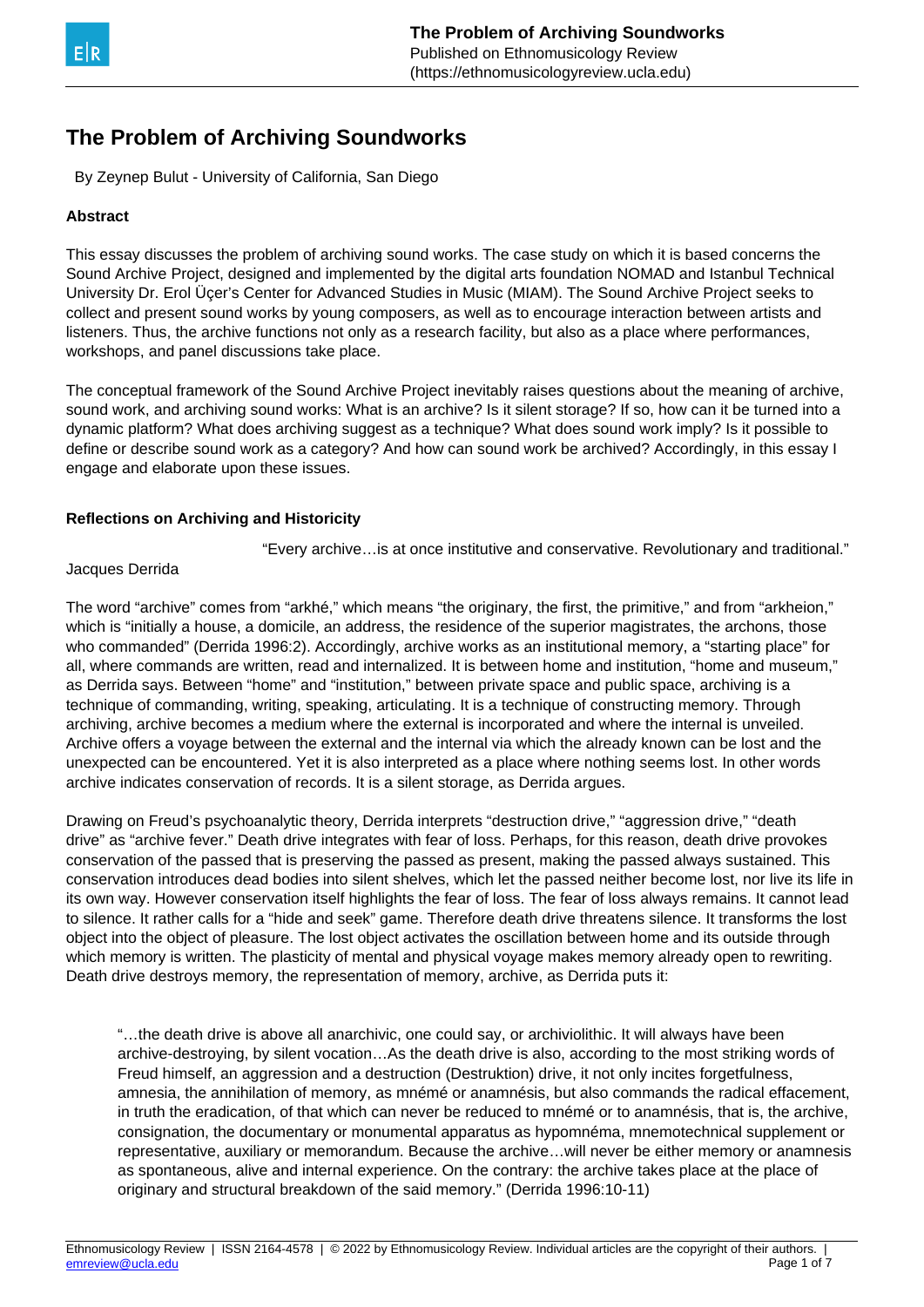**The Problem of Archiving Soundworks**

Published on Ethnomusicology Review (https://ethnomusicologyreview.ucla.edu)

Beyond "the annihilation of memory," destruction provokes becoming, transformation, construction of memory, and of archive. It is true that memory suggests a live process. However, archive cannot be considered a plain documentation or conservation of memory. It rather operates as a medium, which does not simply function as storage but also incites an active process of appropriation of the outside. This involves an internalization of the external, which already implies a possibility not simply to translate but also to write memory: "no archive [exists] without outside" (Derrida 1996:11). Emphasis on the outside can be extended to where outside penetrates into inside, and how inside transforms outside. This invites understanding how the collective and the personal encounters each other. How is the collective memory incorporated with the personal memory? How does "collective knowledge," "stored knowledge" alter personal knowledge, self-knowledge? In other words, how is "self-knowledge" invented?

Inventing knowledge becomes imaginable when stored knowledge is transformed into an object of analysis. This provides the possibility of making stored knowledge open to interpretation, and of producing "self-knowledge." Inventing knowledge indicates historicity, appropriating or rewriting history "with existents," in Ricoeur's words. Paul Ricoeur conveys historicity not as a method to reach "the static factuality" but as a process to face "contingent realities": "the question of historicity is no longer the question of historical knowledge conceived as method. Now it designates the manner in which the existent 'is with' existents"(Ricoeur 2004:9). Ricoeur reminds the reader of the "ontology of understanding," and "being." With reference to Heidegger's term Dasein, Ricoeur describes understanding as "Dasein's 'project' and of its openness to being" (ibid.). Knowledge can be produced via Being's open projects and its openness to understanding and interpreting.

Categorizing knowledge and creating objective blocks of knowledge cannot be treated as pre-given or fixed. Knowledge demands self-discovery. It must be questioned in relation to its situation of being "with existents," which is neither universal nor objective. The state of "with existents" implies contingency, and the involvement of personal history and personal time. Thus "with existents" can be considered as interpretation, appropriation, and transformation, which prevent direct translation. Instead, every becoming includes the conflict of translating and communicating meaning, which multiplies meanings and subsequently categories.

Let us discuss an example. What makes a piece romantic? Is it merely its expressive elements? Or is it the sum of its thematic and formal qualities? What is the difference between a 19th century romantic piece and a 20th century expressive piece? How do the categories of "Romanticism" and "Expressionism" work to help us "understand" a piece? Historicity, reading with existents, operates as a conceptual tool to compare. Referring to their particular contexts, pieces become objects of analysis, inviting contextual readings and enabling self-discovery. This process provokes one's creative faculty, and encourages one Self to construct personal connections to art works. Self-discovery is the result of an authentic reading, keeping one at a safe distance from the trap of easy generalizations.

Archive provides a medium for potentially pursuing authentic readings. It is not silent by itself. It does not conserve dead bodies. It is not merely storage. Archive is rather a safe place, where death drive conserves the lost, the pleasurable. Archive presents an empty space to transform conserved documents into open texts. That way, it encourages interpretation that is reading and writing "with existents." This also provides the possibility of unveiling the différance, in Derrida's terms, which indicates the hidden kernel of Self that is lost and found, and thus perpetually reinvented. Through the lost, one confronts the contingent, integrates her/his personal time with existent time, and produces authentic readings.

## **Reflections on Sound Work**

How can "sound work" be defined? Is it a specific term? Is it a genre? Is it a category of art or/and music? Historically speaking, sound work derives from contemporary music or so-called "new music" and contemporary art practices. Specifically, sound work refers to a sound sculpture and/or sound installation, via which the physical and the experiential relationship between sound and space, sound and music, and sound and image are explored. Accordingly, sound work involves a sonic experience whereby "sound" itself cannot exist as "itself," but continually becomes.

How can sound be defined? "Sound involves changes in the pressure of the air, and travels as waves in the air," explains Charles Taylor (2000: 34-65). Sound travels in time, fusing the temporal and the spatial, and producing reflections and echoes in hearing and understanding. Sound is fluid, transitory, and mutating. Its beginning and ending points are not discrete. In that respect it is lost and open to change, challenging the "first" and the "foremost" (Bulut 2002: 2). Sound does not belong to one single fixed body and space. It rather circulates between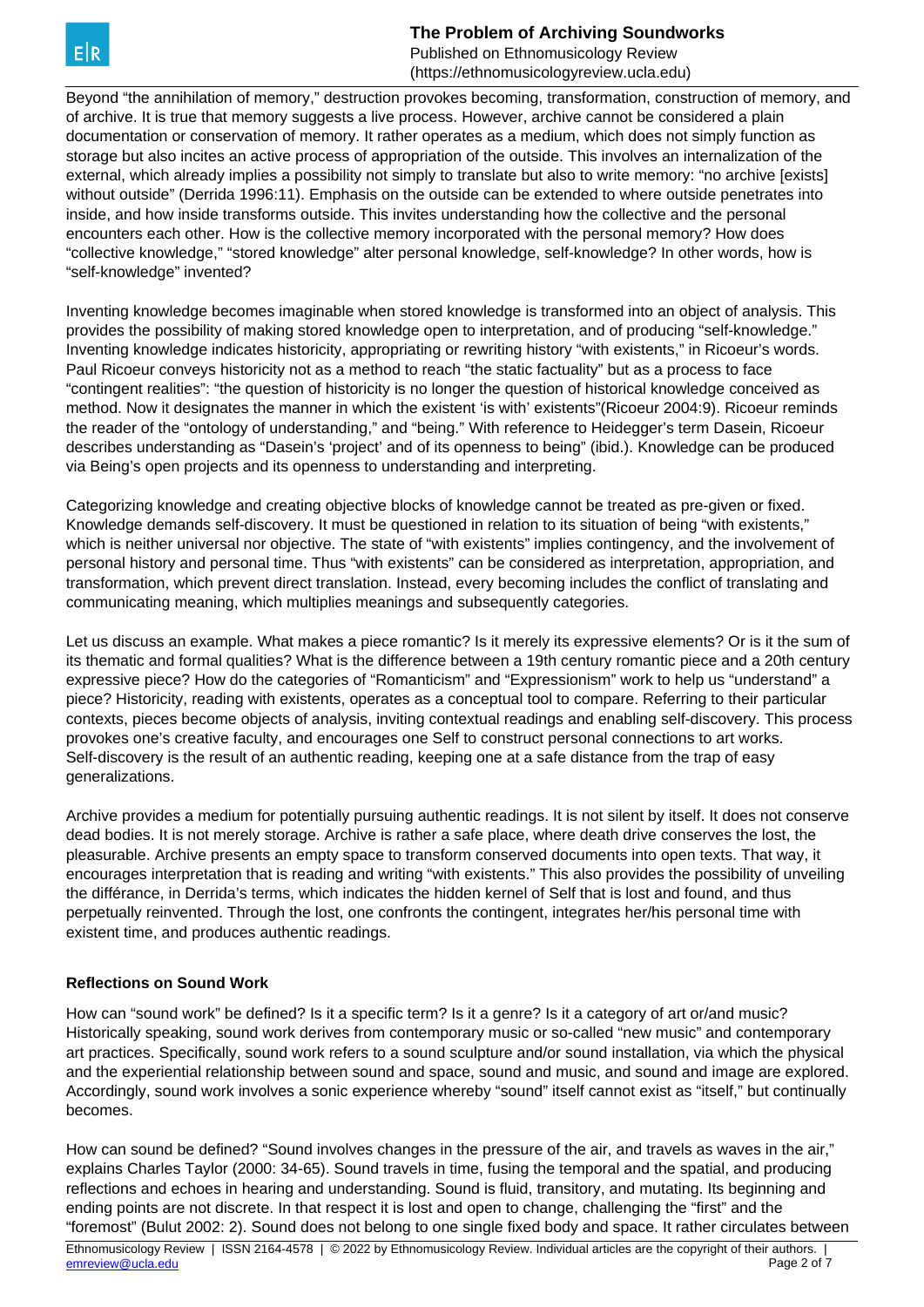**The Problem of Archiving Soundworks** Published on Ethnomusicology Review (https://ethnomusicologyreview.ucla.edu)

bodies and between spaces. That nomadic quality makes sound transform bodies and spaces. As Irigaray describes: "sounds give density to space while letting it stay free, owned by no one…they open and re-open a space outside bodies, in bodies and between them" (Irigaray 2004:139). Sound does not guarantee a whole body, but suggests many spaces between appearance and disappearance, between presence and absence. It promises multiplicity of other sounds and spaces due to its incompleteness. In this sense, sound works do not exist, but rather they "become." They create an imaginary presence that implies loss, catalyzing the becoming of a third entity. Said entity is the result of the interplay of the sonic and the spatial. In this transient scenario, sound work is neither complete nor self-contained, and must be understood as a "site-specific" phenomenon, contingent upon the enigmatic interplay of the sonic and the spatial.

# **"No Touristik No Egzotik Live at Berlin CTM.03? and "Personal Crisis"**

Ctrl\_alt\_del was a sound art festival realized by NOMAD and MARRES in Istanbul in 2003. The festival created a public space for the exhibition and discussion of sound works. Renowned musicians such as Merzbow, Scanner, and Kim Cascone participated in the festival, along with younger musicians. As part of the festival production, NOMAD and MARRES released a CD compilation of the works.

"No Touristik No Egzotik Live at Berlin CTM.03? by Serhat Köksal and "Personal Crisis" by Erdem Helvacio?lu are two pieces among the sixteen that were performed in the concerts and included in the CD. Both pieces are considered sound works, for they interrogate the relationship between sound and space, sound and music, and sound and image. "No Touristik No Egzotik Live at Berlin CTM.03? and "Personal Crisis" present different musical elements and structure, and suggest different sonic atmospheres.

"No Touristik No Egzotik Live at Berlin CTM.03? brings melodic and rhythmic patterns to the foreground. It draws on stereotypically "oriental" melodies and easily recognizable rhythmic patterns, thereby presenting a distinctively audible unity. At a surface level, it seems to make the "oriental" its "différance," in Derrida's words. However, the background sound, a cacophony of sound effects, does not add up to a coherent unity. It rather interrupts and deforms the melodic and rhythmic unity of the orientalized tune. The background sound deconstructs the foreground into fragments. Thus, while the orientalized tune and the easily recognizable rhythmic patterns operate as a referential text in the piece, this text is opened by the background sound. The presence of an open text implies the integration of self with the actual space and time, through which one self constructs the real. This inevitably demands reading and writing of what is perceived, interpreting the experience.

Interpretation already denotes deconstruction, as Joseph Margolis argues. While articulating how the personal, the hidden, or the différance, the alterity is reinvented by interpreting, Margolis refers to Grammatology: "Note that grammatology, in Derrida's sense, is the "science" of "presence" or "writing" – the strange capacity to propose given structures in order to reverse and enrich the force of given structures, precisely when there are none absent [merely] in the decoder's sense of alterity, in order to recover that radical alterity that we cannot capture in any system" (Margolis 1985: 145). Accordingly, interpreting offers a potentiality of constructing a presence, and deconstructing the already present. It is on the one hand a subversive act, and on the other hand a productive process of Being, which promises change.

"No Touristik No Egzotik Live at Berlin CTM.03? plays with the foreground, with the given structures. It encourages the audience to deconstruct the foreground –the melody and the rhythm– and pushes the audience into the background, into a more uncertain sonic atmosphere, already incorporated built into the sound work's actual time and space. Therefore, "No Touristik No Egzotik Live at Berlin CTM.03? suggests a sonic experience that is situated within a personal time and space.

AC\_FL\_RunContent( 'type','application/x-shockwave-flash','data','/audio/player.swf','id','audioplayer4','height','24','wi dth','290','movie','/audio/player','flashvars','playerID=4&bg=0xf8f8f8&leftbg=0x998D93&lefticon=0xFFFFFF&rightbg =0x705E67&rightbghover=0x999999&righticon=0xFFFFFF&righticonhover=0xffffff&text=0x666666&slider=0x6666 66&track=0xFFFFFF&border=0x666666&loader=0xE7E0E2&loop=no&autostart=no&soundFile=/audio/Vol11/BUL UTpersonalcrisis.mp3','quality','high','menu','false','wmode','transparent' ); //end AC code

"Personal Crisis" offers a similar experience, but follows a different trajectory. The piece neither emphasizes a melodic or rhythmic pattern nor presents a dichotomy between the background and the foreground. Instead, it highlights small sonic patterns that are related and constantly evolving. The sonic patterns are not fully referential by themselves, but become referential through the flow of other sounds. The movement of sonic patterns in "Personal Crisis" suggests two important dimensions: "sound image" and "sound narrative." It would be necessary to differentiate the image of sound from the term "sound image," and the narrative of sound from the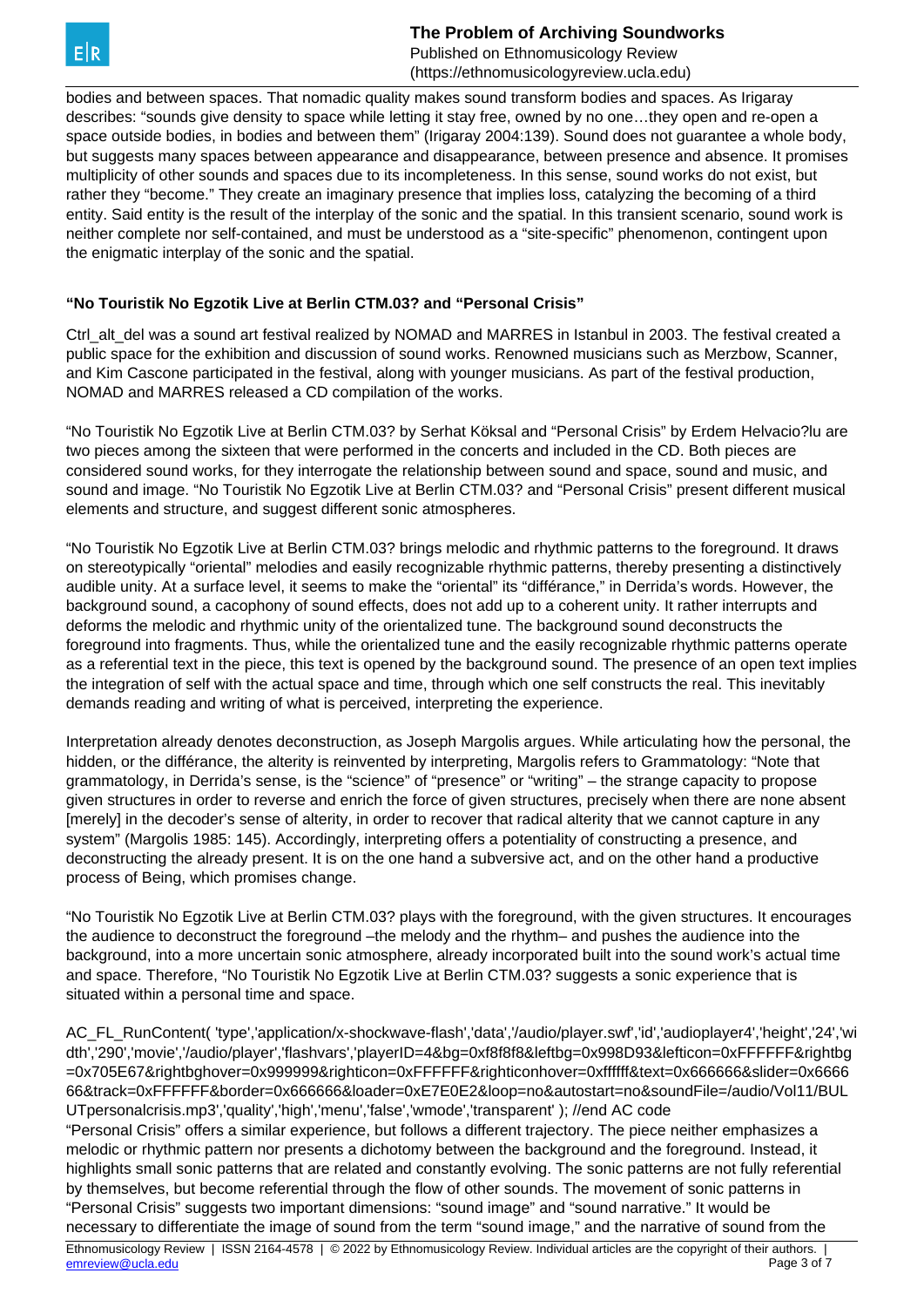

term "sound narrative." Sound image refers to an image between appearance and disappearance, which is coterminous with the aforementioned definition of sound. Sound narrative emphasizes what sound itself narrates, instead of narrating a story through sound. In short, neither sound image nor sound narrative operates as a tool that can fulfil a pre-planned schema.

Though they do not function as a tool to "retell" a pre-found story, sound image and sound narrative cooperate to insinuate a story. Finding a story depends on "projection," as Graeme Nicholson puts it. Nicholson uses the term "projection" to accentuate the linkage between "seeing" and "interpreting." He begins his article, "Seeing and Reading: Aspects of Their Connection" by asking: "why is our seeing interpretative? Because it is not really a passivity and receptivity, because in all our seeing we are making projections" (Nicholson 1985:34). The act of seeing includes projection, which always already implies an internal reading, as Nicholson argues. However, the object that is seen, and the appearance of the object are external. Thereby seeing is projecting the internal into the external, which is "not an event immanent to our organism" as Nicholson (1985:37) states. Sound image does not bring an external material object, but encourages a pattern, a shape, which can be transformed into an intangible material object through projection. Once it is transformed, sound image becomes referential to narrate a story.

Sound narrative is traced by sound images. What does sound narrate? It of course depends on one's own projection and invention of sound image. However, projection is associated with introjection. Reading demands appropriating the external, the material into the internal, and writing requires reprojecting the internal onto the external. Since sound is precarious and nomadic, reading and writing what sound narrates - one's process of projection and introjection through sound - are obliged to the actual context, which depends on the personal experience with existents. "Personal Crisis" opens up a space for experiencing the actual context in depth, for reading and writing what sound narrates, and for constructing a personal story.

#### **Promise of "the new": "mental voyage"**

The beginning of the 20th century can be considered as the time when "the new" has become a historical category. Dahlhaus refers to Bloch, while examining "the new" as a historical category:

"The concept of the 'new' which Ernst Bloch has said is in a bad way, is, taken as a historical category, as unavoidable as it is precarious. It is unavoidable in the trivial sense that the matter of history is that which changes, and not that which is static or that which repeats itself in the same form. It is precarious because the principle which states that history is to be understood as continuity urges the historian to trace the new, if at all possible, back to the old." (Dahlhaus 1988: 2)

Ernst Bloch encourages the reader to ask: "what has changed? And what is new about this?" New music in the 20th century has become "new" with the transformation of an historical context through which a "new" aesthetics can be observed: new structural possibilities have come into existence; the idea of pitch has been replaced by the idea of timbre; sound has become central; concrete sounds and everyday life have been used and transformed; new technologies have given way to new media to produce and consume music. The 20th century presents a vivid period of interaction and cooperation between different styles. Similarly, the plastic arts underwent significant transformation; extensions of form and style, ready-made objects, reconsideration of body, of space and time, of image and word sparked debate on "contemporary" art "practices."

What is contemporary is open to change. What is new is not complete by itself. It is "completely absorbed in history," says Dahlhaus: "New music... is completely absorbed in history, the further progress of which it thereby ensures. It is so to speak swallowed up, whereas the classical…survives in the shape of an isolated, self-contained work. The new on the other hand, does not continue in itself, but is subsumed in the events which it brought about" (Dahlhaus 1988: 2).

Sound work is not complete in and by itself. It is already swallowed up, instead of being isolated. Sound work is site-specific. The interplay of the sonic and the spatial is already open to change, and to loss. Thus the new in sound work promises perpetual motion, and transformation of sound, of space, and of empty Self. Sound work encourages the openness of Dasein's project of being and understanding. It penetrates into Self immediately. Thereby sound work does not simply suggest a "philosophy of consciousness" but also a "philosophy of reflection." Ricoeur explains the two as such: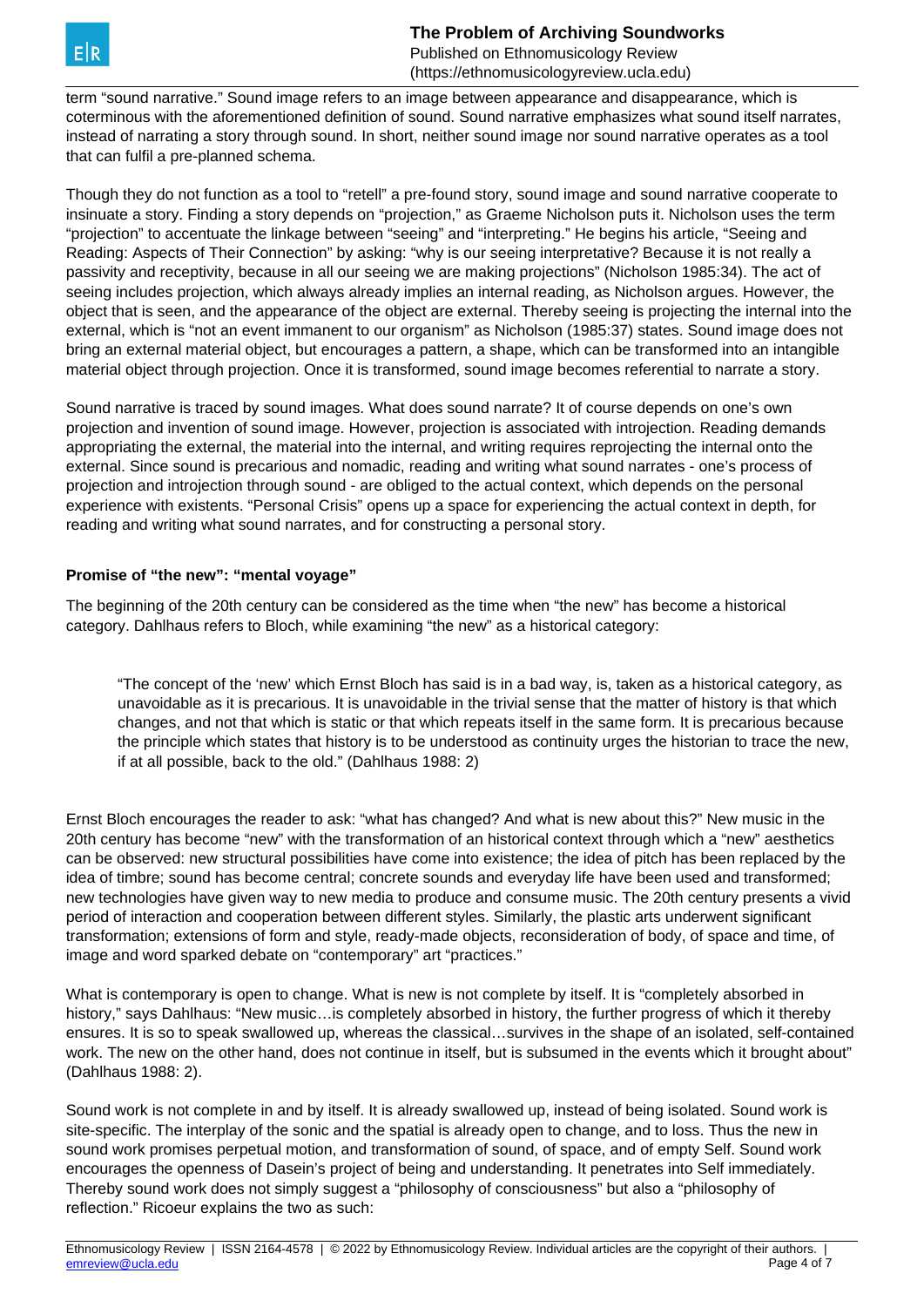**The Problem of Archiving Soundworks**

Published on Ethnomusicology Review (https://ethnomusicologyreview.ucla.edu)

"The cogito is not only a truth as vain as it is invincible; we must add, as well, that it is like an empty place which has, from all time, been occupied by a false cogito. We have indeed learned, from all the exegetic disciplines and from psychoanalysis in particular, that so-called immediate consciousness is first of all "false consciousness." Marx, Nietzsche, and Freud have taught us to unmask its tricks. Henceforth it becomes necessary to join a critique of false consciousness to any rediscovery of the subject of the cogito in the documents of its life; a philosophy of reflection must be just the opposite of a philosophy of consciousness." (Ricoeur 2004:17)

False consciousness and philosophy of reflection take a place between the conscious and the unconscious. Sound work encourages a sonic experience via this place, and then fills in the empty subjectivity. It brings both detachment from the actual time and space, and attachment to it. This can be interpreted as a contemplation of the mind, which is dematerial. Lyotard questions dematerialization as the "new opportunities for intensification and for the extension of tensors":

"Where there is a message, there is no material. Adorno said this admirably for Schoenberg: the material, he explained, in serialism does not count as such, but only as a relation between terms. And in Boulez there will be nothing but relations, not only between pitches, but also between intensities, timbres, durations. Dematerialization. Here a long examination is necessary: is this dematerialization the equivalent of what capital does in matters of sensibility and affect? Is it also simply an abstraction of pieces of the pulsional band, its dissection into comparable and countable parts? Or is it under cover, and as a result, of this squaring off, indiscernibly, an opportunity for a refinement and an intensification of the passages of affects? And if this is the case, then is this 'dematerialization' not, in the same space and time, the cartography of a material voyage, of new regions of sonorous, but also chromatic, sculptural, politic, erotic, linguistic space, being, as a result of the mise en signes, conquered and crossed by the trails of influxes, offering the libido new opportunities for intensification, the fabrication of signs through dematerialization providing material for the extension of tensors?" (Lyotard 1993:44)

Lyotard articulates the enigmatic spaces of hidden meanings, and of possibilities of reading and transforming the material through the dematerial. The word "mise en signes" implies the "mental voyage" to discover the new boundaries to "fill in" and to "extend" Self. Thereby Lyotard's "dematerialization" indicates Ricoeur's "philosophy of reflection," a false cogito which "occupies the empty space," in Ricoeur's words. As mentioned above, false cogito is the bridge between the conscious and the unconscious. Its "false"ness (immediacy) maintains the continuity of everyday life. False cogito makes the material the dematerial, the public the personal, the actual the real.

Due to its invisible physicality, sound becomes uncertain and insecure. Due to its direct penetration into body, sound becomes invisibly -immediately- already present. Due to sound's becoming –the process between the sonic, the spatial, and the temporal- sound work encourages "dematerialization." As an already empty space, sound work demands false cogito to fill in, which carries oneSelf to a sonic experience, to a "mental voyage," to the promise of the new.

top

## **Reflections on Archiving Sound Works**

"There is no perfect point of hearing; only interpretations"

Kruth and Stobart (2000:4)

Reflections on sound work do not aim at explaining how sound work can be categorized. Though terms like "sound installation, sound poem, sound performance, sound video, sound sculpture" are being used, sound work does not function as a general category. As discussed above, what makes a sound work is not necessarily a multimedia logic or an interaction between aural, visual, and spatial elements. What makes a sound work is the interplay between the sonic and the spatial, and its offer, which is perpetual change through sound. Discovery of the interplay pushes the audience into historicity and authentic reading, via which the audience can on the one hand keep a distance and objectify sound, and on the other hand, allow sound to penetrate itself to change its Being. This encourages the audience to interpret and to internalize "the conflicts of interpretations." Ricoeur conveys this process as such: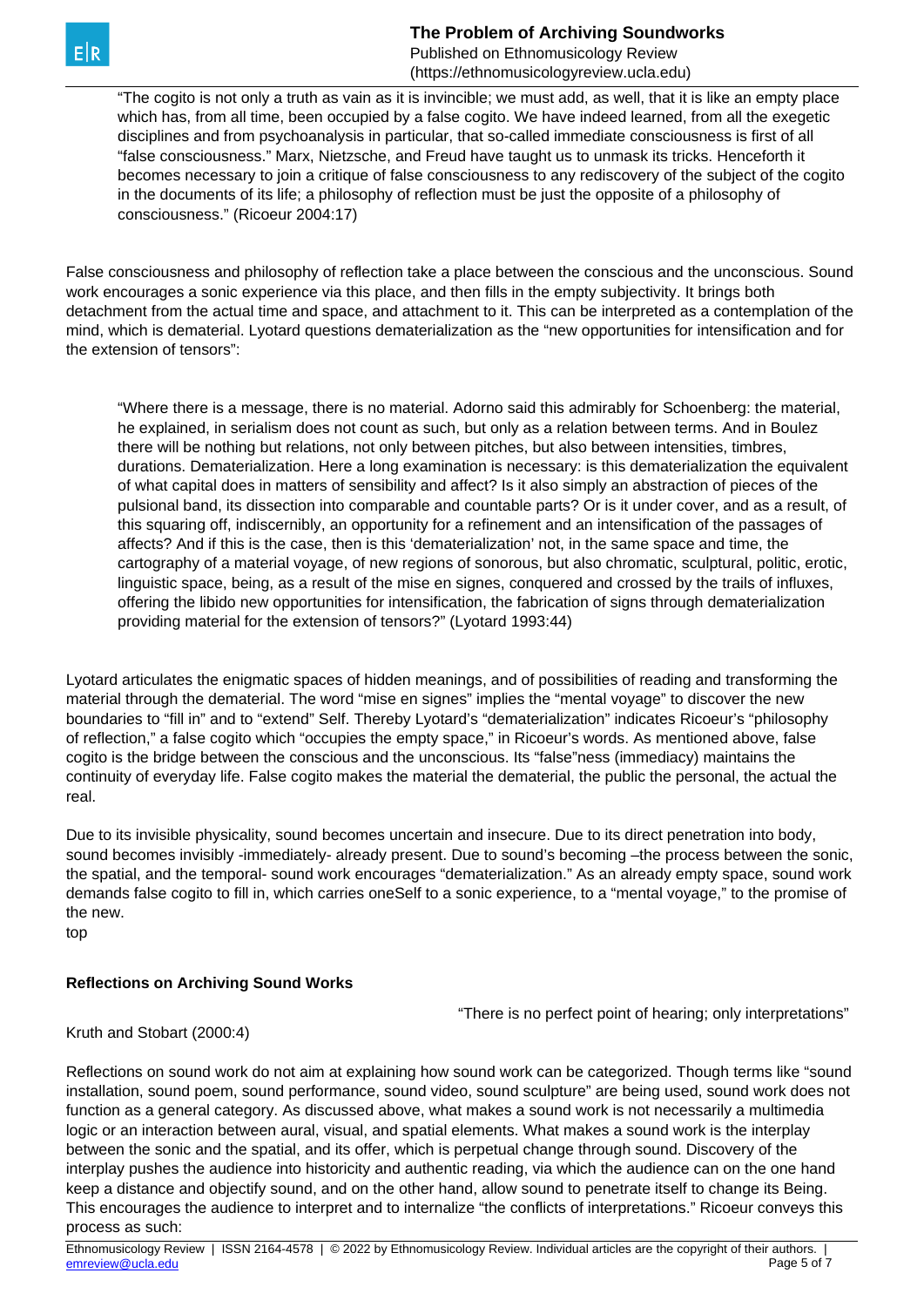"To the extent to which the aim of structuralism is to put at a distance, to objectify, to separate out from the personal equation of the investigator the strucuture of an institution, a myth, a rite, to the same extent hermeneutics buries itself in what could be called "the hermeneutic circle" of understanding and of believing, which disqualifies it as a science and qualifies it as mediating thought. There is thus no reason to juxtapose two ways of understanding; the question is rather to link them together as the objective and the existential." (Ricoeur 2004:30)

The combination of objective and existential position reveal the impossibility of one single definition of sound work, and of sonic experience. The audience may repeat the listening experience. The object of sound, and the experience inside may change in each listening. This highlights a process of repetition, which results in transformation. What is repeated does not remain the same. It does not become complete. What is repeated changes with the context. Referring to Hume, Deleuze describes repetition as a "contemplation of mind," which "does not change the object itself," but which "changes the mind" and which brings the "no-in-itself" that is "the essence of modification" (Deleuze 2004:90).

The essence of modification can be thought of as the essence of sound work. Continual modification threatens putting sound works into order. What does "putting into order" suggest? And how does modification abandon naming, describing, classifying? Modification is involved in experience. It is not completely existent. It is not completely solid either. The "no-in" of modification is like a chemical that easily dissolves and penetrates into the body. It is like electricity that easily flows from one channel to another. Perhaps, modification itself brings the virus, the earthquake- in Derrida's words- which confuses order:

"…putting into order: What comes under theory or under private correspondence, for example? What comes under system? under biography or autobiography? under personal and intellectual anamnesis? In works said to be theoretical, what is worthy of this name and what is not?…In each of these cases, the limits, the borders, and the distinctions have been shaken by an earthquake from which no classificational concept and no implementation of the archive can be sheltered. Order is no longer assured." (Derrida 1996:4-5)

Since sound is lost and refers to many, it can be thought as an "earthquake from which no classificational concept and no implementation of the archive can be sheltered" in a sound archive. Sound can be read as a threat against order. Tracing back Derrida's reading on archive and death drive, it would be applicable to stress sound as death drive itself, which threatens silence and eradicates the idea of archive as "silent shelves." Sound enlivens the fear of loss. Consequently, sound works lead to the lost, to the continually changing, and encourage various readings, depending on the context, facing "contingent reality." Therefore, conventional genre rubrics do not adequately "comprehend" sound works. In other words, those "adjusted" categories do not work to produce "self-knowledge" or "authentic readings."

Comprehension involves bodily reaction. It physically and mentally moves mind and body. Sound is comprehended. It physically and mentally penetrates the body. That is why sound cannot be treated simply as wordy, substantial, objective, complete, present. It is almost always in between. It almost always suggests "before and beyond any word," as Irigaray puts it: "sound waves reach us without any mediation. They are not only what allows sound to exist- as in the case of luminous waves for what we see - they merge with sound itself. They make us be vibrant, they talk to us without the necessary mediation of an object, of a representation external to what they are" (Irigaray 2004:139). Irigaray discusses the potential of communication "before and beyond words." As she argues, sound and music already include a "silence" through which oneSelf can touch the other. Unlike "linguistic universe," sound naturally flows and communicates. According to Irigaray, if it becomes wordy, it only "repeats a message already spoken":

"When it does not arise from a silent ground, music repeats a message already spoken and which does not fit the moment in which it is produced. It is then in some way unfaithful to its genius which consists in touching Being in the present, in gathering together earth and sky, both within and outside each one, thus creating a continuity between them. Music allows a becoming but also a return to the self, within the self, because of its ability to express and touch, in everyone and in the living universe, each element or stage of